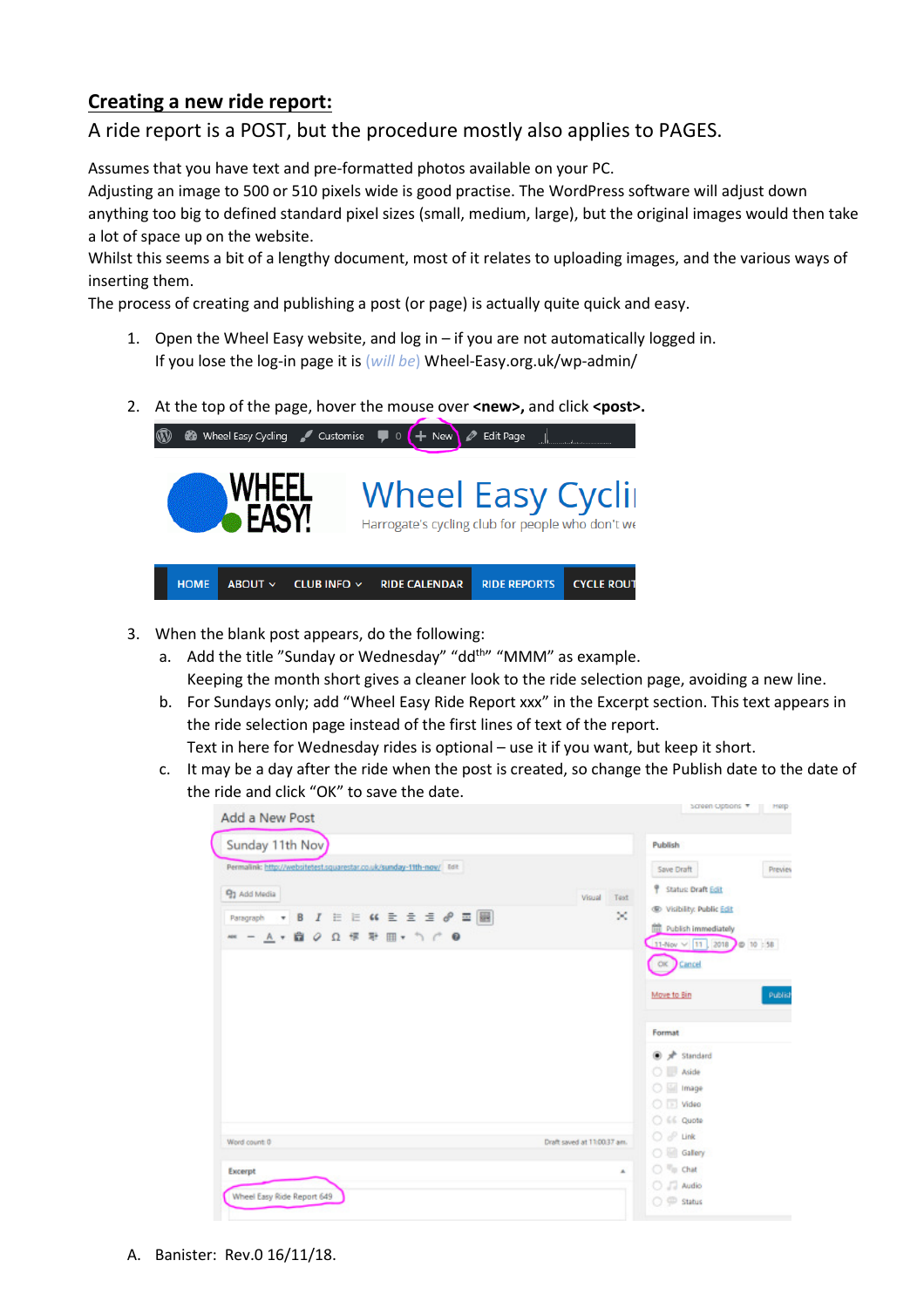#### 4. **Post Category:** INFO ONLY.

I have set the default post to "Ride Report". If you want to make another type of post then you will need to change it. The option is on the RHS of the edit page. Although "Ride Reports" doesn't have a tick, it will be saved as a ride report as long as you don't tick anything else.

| ×. | ___<br>$\bigcirc$ $\overline{\gamma}$ Chat<br>O Ja Audio<br>$\bigcirc$ $\subseteq$ Status      |
|----|------------------------------------------------------------------------------------------------|
|    | Categories<br>All Categories Most Used<br>Events<br>News<br>Ride Reports<br>+ Add New Category |

#### 5. **Insert the text**

Ideally unformatted and without carriage returns at the end of lines.

You can use the "insert as text only" button to help with this – just toggle in on as shown with the border round. Especially useful if the text has been copied from an html page, where you don't want extra code.

| Paragraph |  |  |             |  |  |
|-----------|--|--|-------------|--|--|
|           |  |  | <b>H</b> IO |  |  |

#### 6. **Format the ride titles to "Heading 6".**

The text formatting applies to a whole paragraph, so to use it, you need a new paragraph between sections. On the text I have copied form the old site. I have had to insert these. Place the cursor where you need the break (as shown below), press delete to remove the new line, then return to add a new paragraph. Put the cursor anywhere in the heading (you don't need to highlight it) and change from "paragraph" to "Heading 6". It is not WYSIWYG, it looks very small on the edit page, but in reality is a good increase over paragraph.

**Medium Ride** Medium Ridel Geraldine did the ride announceme earlier, Remembrance Dav rides. T

Geraldine did the ride an

earlier Remembrance D:

Actual appearance of Header 6:

# Medium Ride

Geraldine did the ride announcen Corolaling and mo out opetureday

Repeat for the other section headers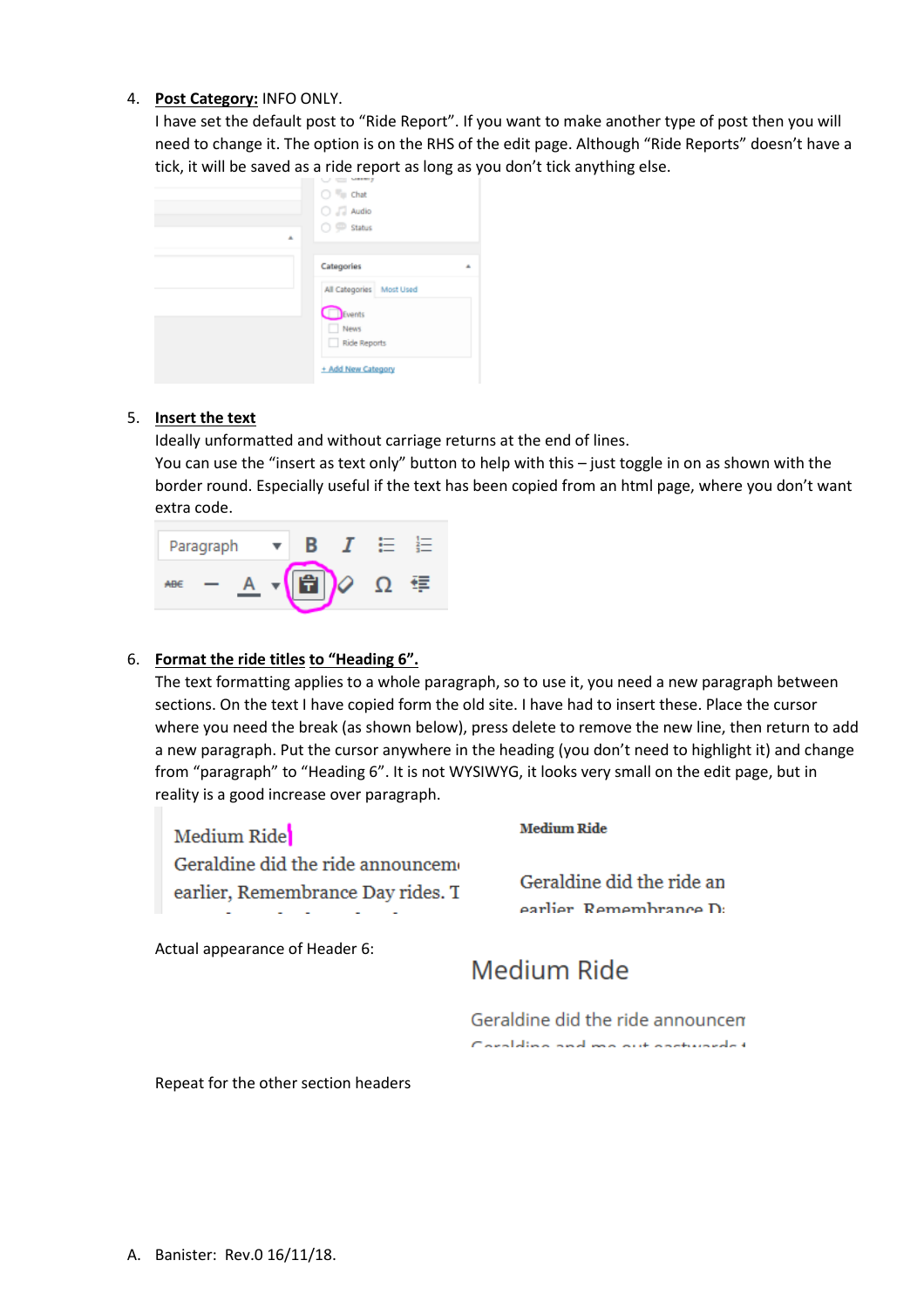### 7. **Upload the photographs for insertion**.

Click on where you want the first photo to be placed, if at the end of a section as current, then use a carriage return to create a cursor position for it, in the example case, first photo after the medium ride; so position as below:

this point, having gone on ahead. The ge coffee stop in Knaresborough, but Paul I Café. About 32 miles. Joe S

**Medium-plus Ride** 

The weather threatened to rain as the se

Click on **<Add Media>**at the top of the page, this shows existing uploaded media files.

On the next page select the **<Upload Files>** tab, and click on **<select files>** button in the middle of the page.

Select the files you want to upload from your browser. It helps if the files have a sensible name, I have used date then a group identifier (ddmmyyM1, ddmmyyM2, ddmmyyL1 etc.): we may agree to change this.

When uploaded they will all be selected, as below:





You don't want to put them all in together, so click on anything not selected to deselect the group (e.g. the one with the pink cross on it). You can then pick the one you actually want. The important settings for insertion are in the lower RHS, and highlighted below: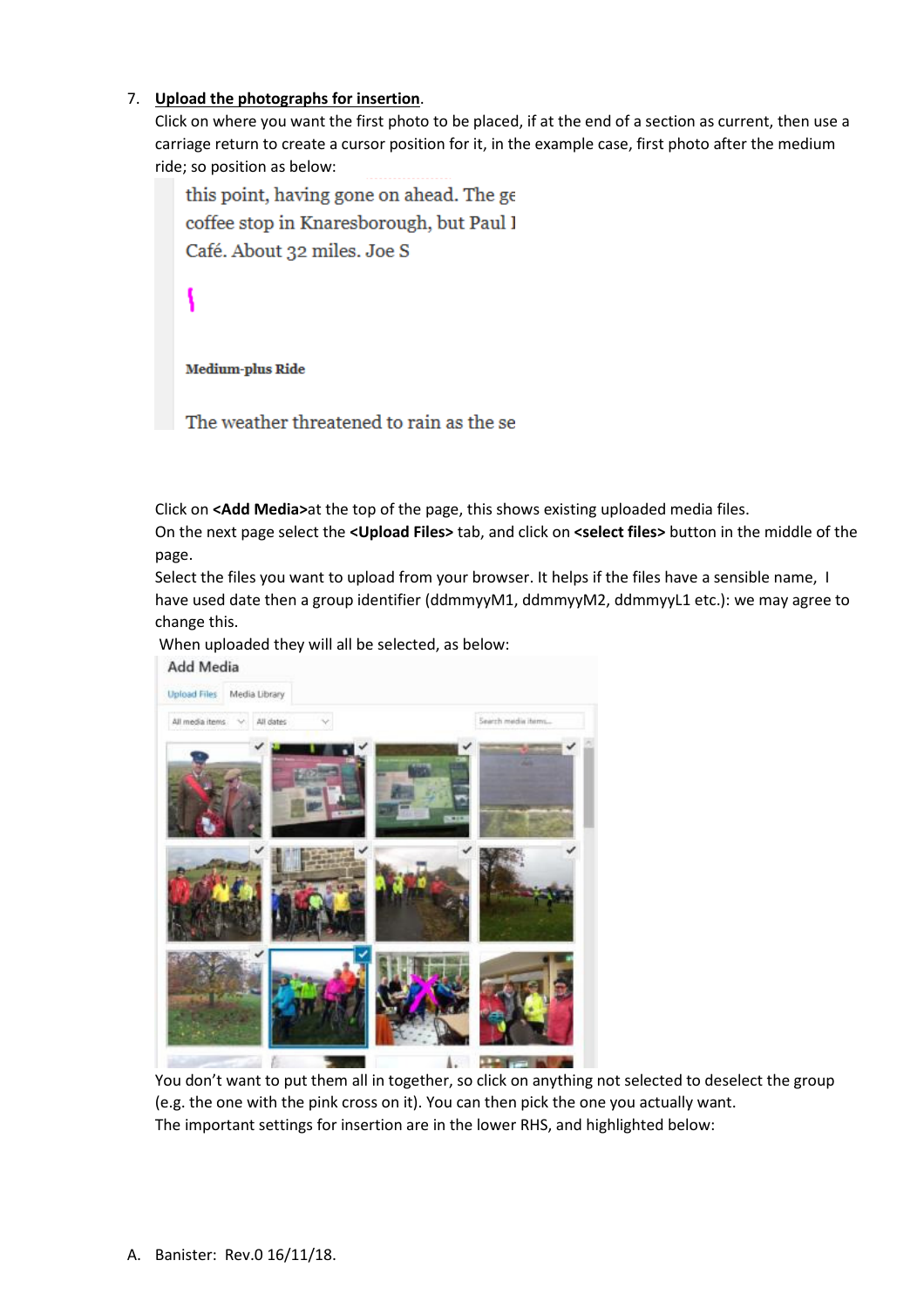|  | URL                  | http://websitetest.squarestar. |
|--|----------------------|--------------------------------|
|  | Title                | 111118Med1                     |
|  | Caption              |                                |
|  | Alt Text             |                                |
|  | Description          |                                |
|  |                      | ATTACHMENT DISPLAY SETTINGS    |
|  | Alignment<br>Link To | None \<br>None<br>$\sim$       |
|  | Size                 | Full Size - 500 × 394          |

If you want the photos to be below the text, then I suggest the settings as shown, No alignment, and full size (500 pixels wide). Then click on **<Insert into post>.**

The page width will allow 2 full size photos side by side, if you want to do this, then I advise pressing the space bar now to create a small gap before inserting the second photo in exactly the same way.

Next move the cursor to a new insertion position and repeat until complete, a side-by-side photo example is shown below (with a single space in between):

Laretury negotiating the steep east unevin road we turned right over the river and cirmbed up towards Farniey. Unwards and upwards to Leathiey and Almscliffe cragg the sun came out and we had to have another photo. North Rigton next and then the lovely descent down into Burnbridge and home. No mishaps, lost no one and I was back home in Bramhope for 2.30- marvellous. Tim - I hope you found your helmet. 32 miles, 12.5 average speed and 2900 feet of climbing. Perfect - thank you for being a great group. Janet G



Long Ride

Seven riders set off from Hornbeam on a rather damp and misty morning - I'd had my cycle lights on from home to Hornbeam Park. After Thornton Bridge we

There were an odd number (5) of photos following the Leeds Pals Memorial Ride section of 11<sup>th</sup> Nov. so I used no alignment for the first 4, then centred the last one; the result as below. There is no right or wrong here, just an example of the flexibility you have.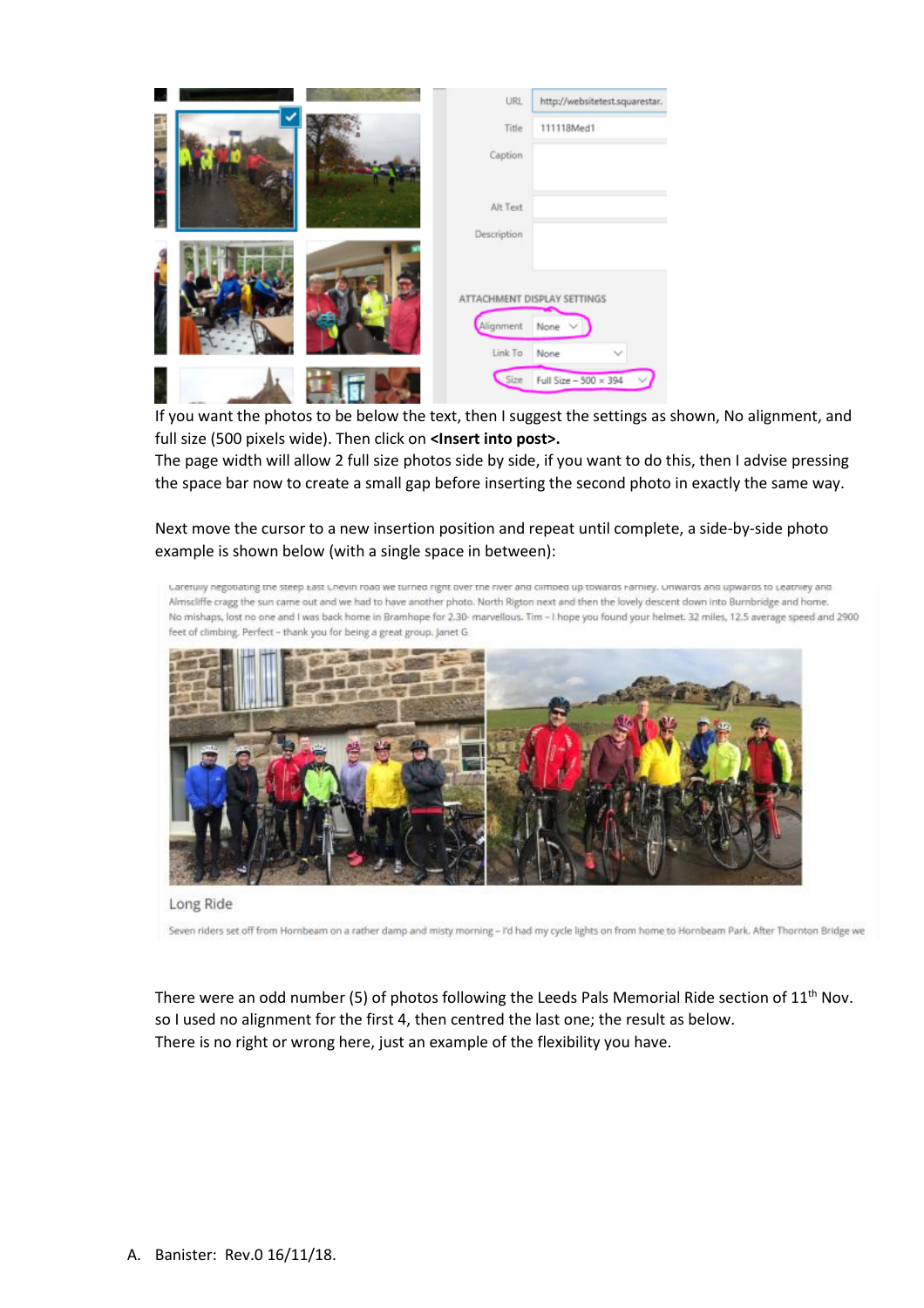

#### 8. **Other photo alternatives.**

You can embed a photo in the text with left or right alignment if you want, I would suggest using a medium size version if you want to do this. It works best with a lot of text. In the example below, I have placed the cursor at the start of the second line, gone to <media><insert>, modified the settings, then <insert into post>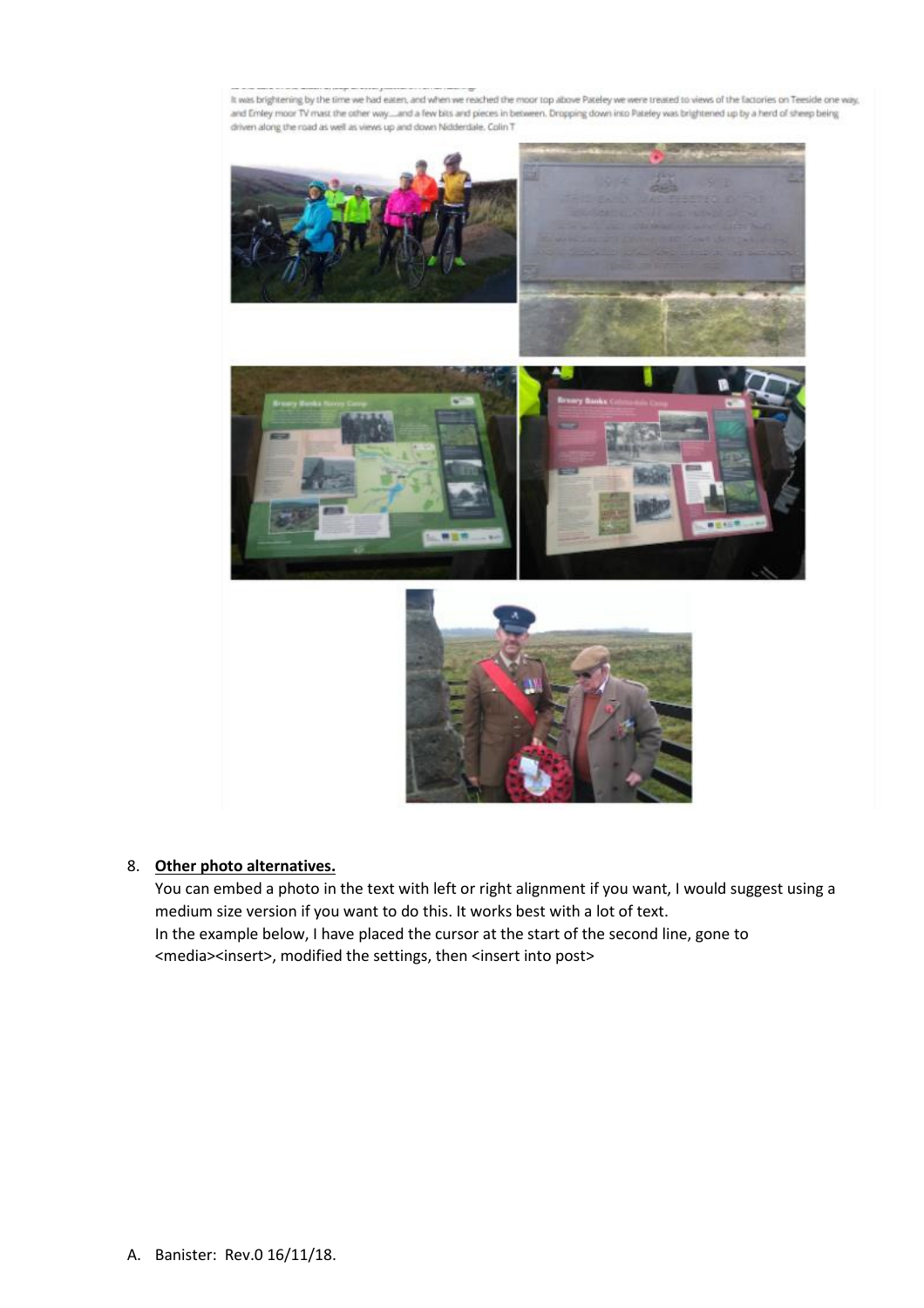#### Long Ride

Seven riders set off from Hornbeam on a rather damp :



Thornton her get he At Little S early retu 100th Ani where pai cyclists th We resun way home people we rooms ins

|              | ATTACHMENT DISPLAY SETTINGS |
|--------------|-----------------------------|
| Alignment    | Left<br>$\checkmark$        |
| Link To None |                             |

only one member of staff, and the arrival of six cyclists later improved the situation, and our view was that the

If you are not happy with the result, then you can click on the image and edit the settings as below:



The symbols show: left align (text flows), centre (no text), right align (text flows) , no alignment (no text).

Notes:

- a. This edit function I have found to be a bit hit and miss. If you don't get the correct reaction, then delete the photo from the post and re-insert with the new settings you require.
- b. It is not WYSIWYG, you can use the **<Preview>** option top RHS if you want; this opens a new tab in the browser – close this tab when you want to go back to the page you are editing/creating. You can alternatively **<Publish>** the page, view it, then go back in and edit if you are not happy with the result.
- c. When previewing or viewing the page, try playing with the page width to see what happens to the flow of text and images. If you have text flowing round an image, there is a possibility of the next section flowing around a previous image (hence the comment left or right align format works best with a lot of text).

If this is an issue, then change the format of the last picture in the previous section to <none> or <centre>, to force the next section below it.

The edit tab on the photo allows you to crop a photo amongst other things. This is probably best done before upload, but I have found it useful to crop foreground/sky off a wide group photo.

#### 9. **Image Captions**:

You can add an image caption simply by putting text in the section highlighted below, this then

A. Banister: Rev.0 16/11/18.

#### **Long Ride**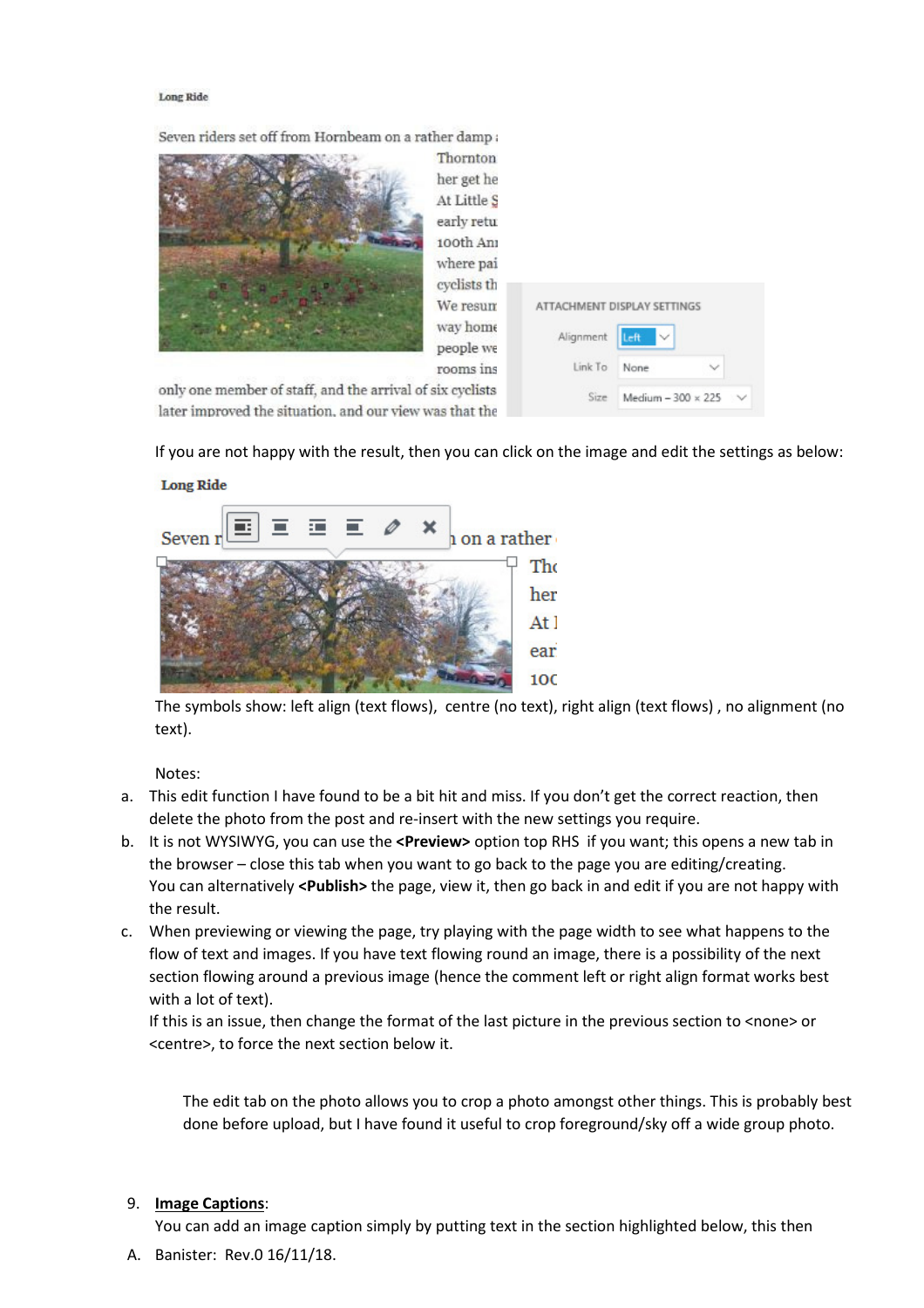#### appears directly below the photo:

| URL         | http://websitetest.squarestar.      |                |
|-------------|-------------------------------------|----------------|
| Title       | 111118L3                            |                |
| Caption     | The Poppy Tree                      |                |
| Alt Text    |                                     |                |
| Description |                                     |                |
|             | ATTACHMENT DISPLAY SETTINGS         |                |
| Alignment   | None $\vee$                         |                |
| Link To     | None<br>$\sim$                      | The Poppy Tree |
| Size        | Full Size - 500 × 375<br>$\searrow$ |                |

#### 10. **You can always change it**!

If you see a problem with a post, be it title, date, content, image or whatever, simply navigate to the page, and so long as you are logged in, you will have the <Edit Post> button at the top of the viewed page.



Chort Dido

When you have made the changes required, you have an **<Update>** option rather than the **<Publish>** option.

If you makes changes, and try to navigate away from the post without updating, you will be asked if you really want to leave the page.